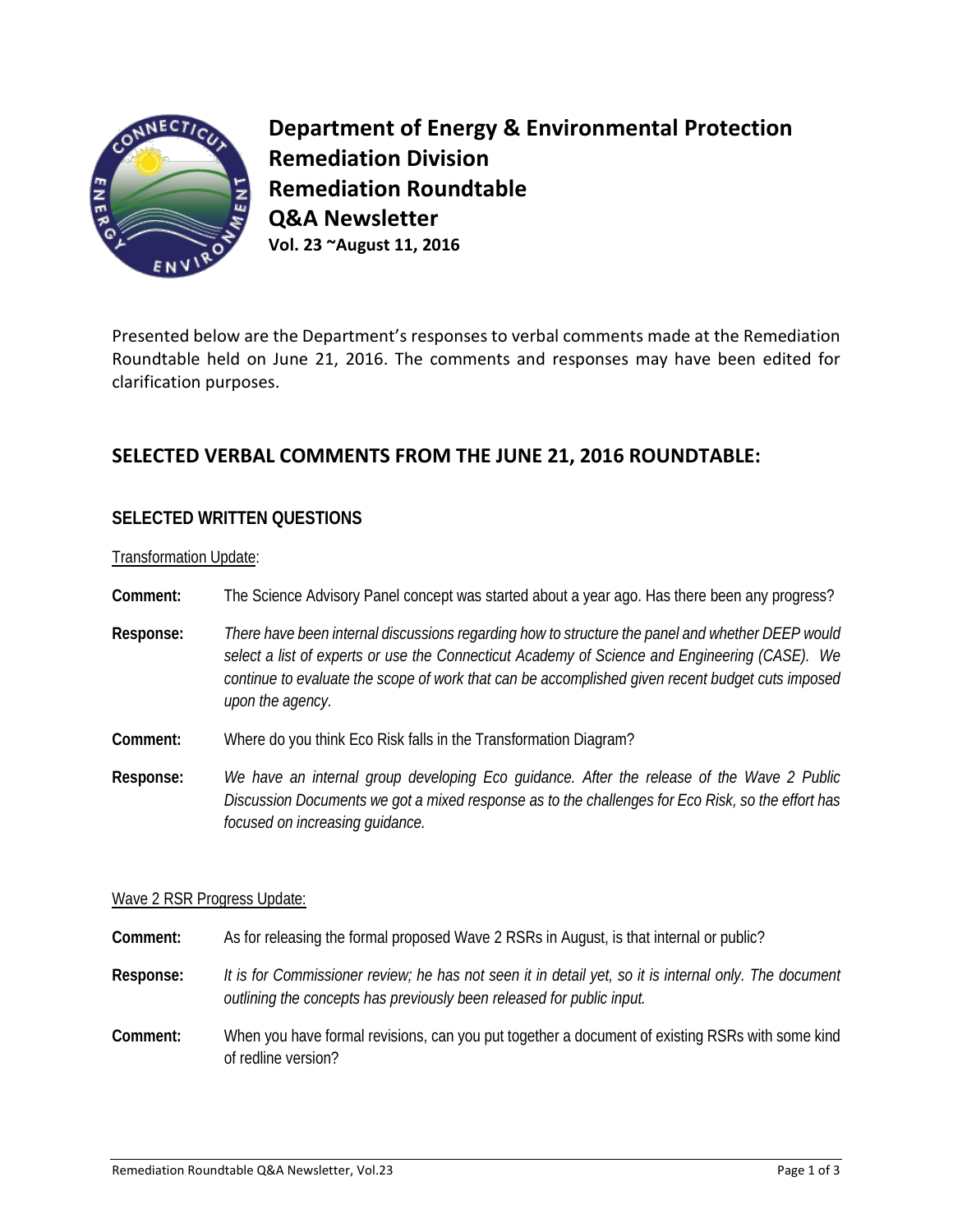**Response:** *If we can do it – yes. We are hoping to have a separate document online, similar to conceptual*  language, but we are not sure we can do that based on the regulation review process. The specific *software required for drafting regulations does not allow for much flexibility, so we are hoping we can produce a version that is easier to read.*

#### PCBs: Commonly Asked Questions:

**Comment:** What is the benefit of the "as found" language within the self-implementing option?

- **Response:** *Under the performance-based language, when remediating PCB-contaminated soil, everything needs to be dug up and sent to a TSCA disposal facility based on the highest concentration found on the entire site. Under the self-implementing option, you can identify and delineate areas that are over and under 50 ppm, and dig up and dispose of soil that is over 50 ppm at a TSCA-permitted incinerator or landfill. The soil that is less than 50 ppm can go to a landfill permitted to take that concentration, as long as there was no mixing. If the soils with greater than and less than 50 ppm are mixed, you have to send it all to a TSCA disposal facility. You need to be careful to sample enough to know what is under and over 50 ppm. The benefit is that areas with contamination concentrations less than 50 ppb do not need to be shipped to the TSCA disposal facility.*
- **Comment:** Is the risk assessment in the Risk-Based (40CFR761.61(c)) remedial option similar to a CERCLA Risk Assessment?
- **Response:** *It is less than what would be required under CERCLA. You need to demonstrate why the contamination does not present a risk. Sometimes a written explanation of facts, remedies and rationale can suffice; however, EPA approval is required.*
- **Comment:** Are there any instances where inaccessible soil under a cap would not be subject to DEC for PCBs?
- **Response:** *Possibly, however, federal regulations require 10ppm or less regardless of whether the state Direct Exposure Criteria applies. An example of where a higher concentration could be left would be a site with an engineered control variance (ECV) and an EPA Risk-based Approval.*
- **Comment:** If you have 4 feet of compliant soil under a slab, does direct exposure apply below that?
- **Response:** *The RSR DEC section contains a ceiling concentration of 10 or 25ppm, depending on the site use. Also,* y*ou need to comply with the federal TSCA rule.*

#### Proposed Amendments to Environmental Use Restriction Regulations:

**Comment:** Have you considered an exemption for investigation on property, such as soil boring in a no-dig area?

**Response:** *That should be covered by "allowable disturbances".* 

**Comment:** Will you provide a draft and comment period before the formal RSR Wave 2 process moves forward?